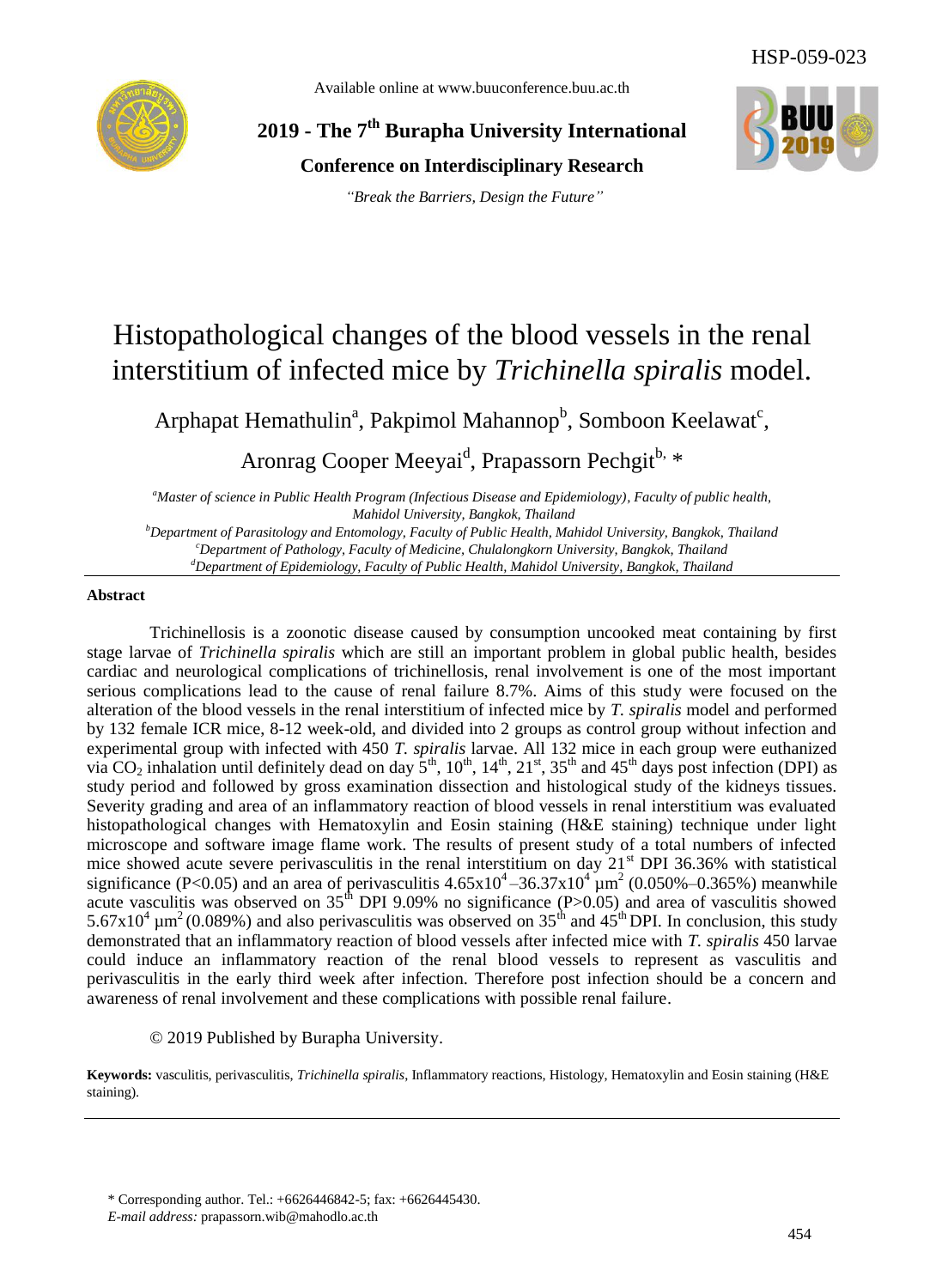## **1. Introduction**

Trichinellosis is a zoonosis caused by consumption uncooked meat by first stage larvae with *Trichinella spiralis* is an important problem global public health and the most common species which cause disease in worldwide and high infection in human have been identified as *T. spiralis* (Kaewpitoon et al., 2008). *T. spiralis* larvae have four cycle of molt to become adult stage and then penetrate into the epithelium of mucosal layer of small intestine. Incorporation mating have occurred within 36 hours and shedding larvae by female adult within 4-7 days after infection. *T. spiralis* larvae invade into mucosal and submucosal lymphovascular which are disperse to internal organ such as heart, brain, liver, muscle and then they are forming nurse cell complexes in tissues (Anunnatsiri et al., 2004). *T. spiralis* larvae be survived for year (up to 40 years in humans and over 20 year, e.g., polar bears) (Gottstein et al., 2009). The clinical pathology is characterized by an inflammatory reaction response between host and parasite reaction (immune response) in tissues and internal organs, which causes the signs and symptoms, such as high grade fever, diarrhea, myalgia, periorbital swelling, renal involvement and serious complications (myocarditis 26% neurological 0.2-52% and renal failure 8.7%) (Neghina et al., 2011). Based on reviewed literatures in trichinellosis renal involvement (Neghina et al., 2011) mentioned as fatality rate was 26.1%. Proteinuria was detected in 84.8% of cases, in addition, mild or transient proteinuria was reported to be associated with trichinosis (Barsoum, 1997), hematuria in 30.4%, and casts were observed in urine specimens from 23.9% of patients and renal lesions were found by biopsy or necropsy in 43.5% of cases (Neghina et al., 2011). Trichinosis nephritis was first characterized by inflammatory infiltrations and dystrophic alterations of the tubular epithelium (Pambuccian and Cironeanu, 1961). Distinct opacity of the kidney cortex and swelling of the intracapsular, intratubular and interstitial locations were observed in man (Gould, 1945). Focal hemorrhages and infarction were also seen. Therefore, the present study focused on an inflammatory reaction of the kidneys in infected mice model.



## **2. Materials and methods**

Figure 1. The study design diagram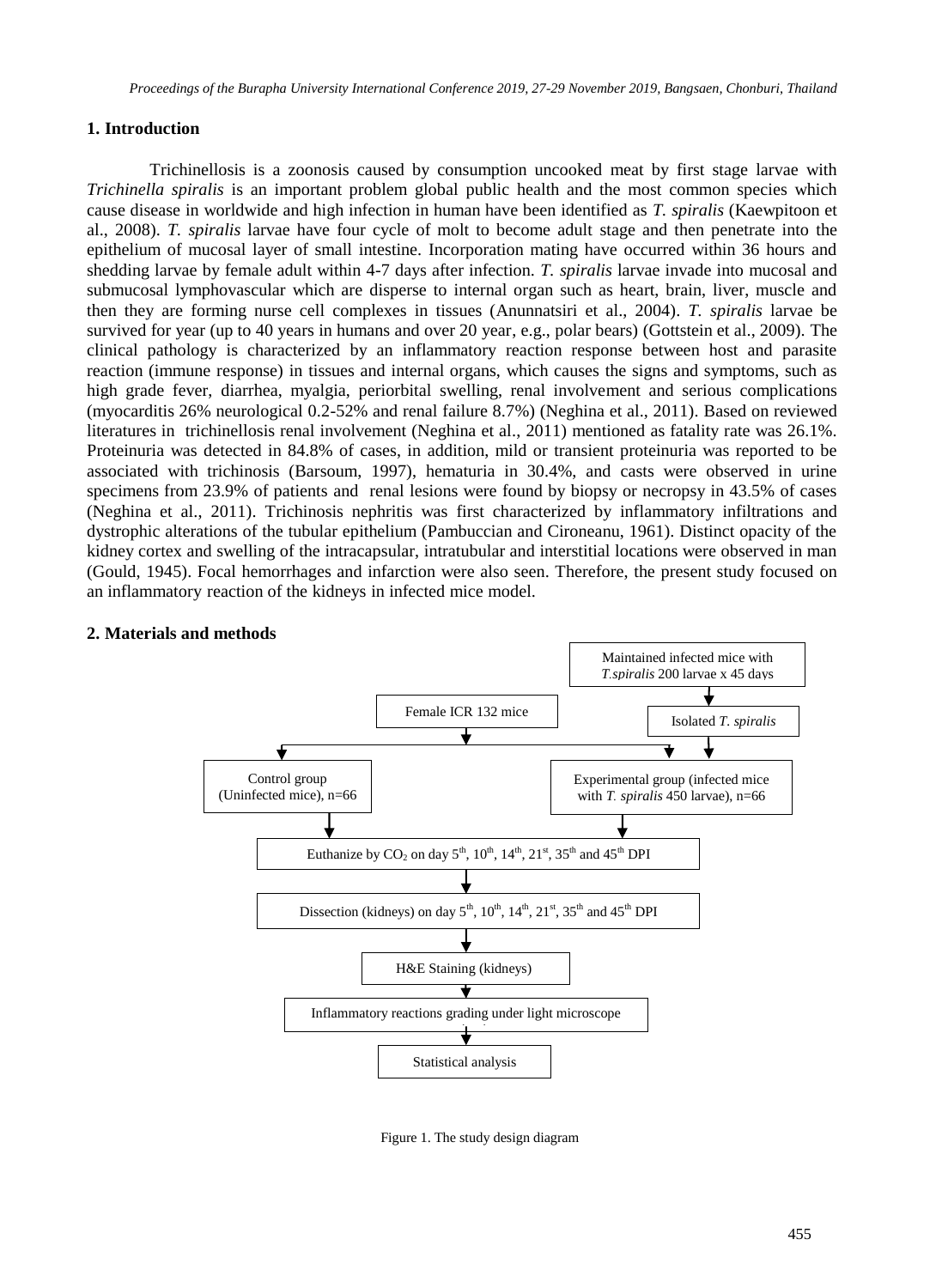### *2.1 Sample size calculation*

The sample size was calculated according to the formula as below. The power of the test was 90 %, with signification level of 5. The appropriate standard deviation and mean were obtained from a review of the public literature (Glahan et al., 2014). The sample size was calculated "Comparison of two mean" formula (Riffenburgh., 1999 and Sakpal, 2010) n= total sample size per group for each case,  $u =$ power 90%, v= signification level =5%,  $\mu_1$  =means of experimental groups from reviewed literature,  $\mu$ 0= means of control groups from reviewed literature,  $\sigma_1$  = standard deviation of experimental groups from reviewed literature,  $\sigma_2$  = standard deviation of control groups from review literature.

$$
n = \frac{(u+v)^2(\sigma 1 + \sigma 0)^2}{(\mu 1 - \mu 0)^2}
$$

A total number of mice in this study design was 132 mice and described as the followings: the sample size per group as 9 mice per group of each DPI, plus 20% increase for unexpected sample loss during the experimental period, resulting in 11 mice per group of each days post infection (DPI), therefore a total number of mice in control group was 66 mice and a total number of mice in experimental group was 66 mice (Figure 1).

#### *2.2 Preparation of parasite and infection*

The study design was performed by female ICR mice 8-12 weeks old, and weight 25-40 grams obtained from the Nomura Siam Internalional Co.,Ltd. The ethic clearance number FTM-ACUC 021 /2017 was approved by Faculty of Tropical Medicine Animal Care Mahidol University. The maintained parasites in ICR mice 8–12 weeks old with 200 *T . spiralis* larvae per mouse and care under conventional conditions for 45 days until performing experiment. All infected mice were euthanized via  $CO<sub>2</sub>$  inhalation and definitely dead. After that all infected mice were generalized gross examination and dissection for detecting encysted larvae in striated muscle by crushing technique under standard protocol (Gail et al., 2013). Selected positive encysted larvae muscle for digestion with pepsin solution (pepsin 1g/ HCl 1 ml/ distilled water to 100 ml) at 37 °C for 12-17 hours (Siriyasatien et al,. 2003) for recovery and counting *T .spiralis* larvae under stereomicroscope, and then all selected live larvae were washed by PBS and kept into NSS in container for further experiment.

For parasite infection, the experimental group was composed of sixty-six infected mice with 450 *T. spiralis* live larvae per mouse. Oral feeding of *T. spiralis* was performed by stainless curved nasogastric-gavage no.18. For control group, sixty-six mice with no infection with parasites was performed. All 132 mice were euthanized via  $CO<sub>2</sub>$  inhalation until dead on day  $5<sup>th</sup>$ ,  $10<sup>th</sup>$ ,  $14<sup>th</sup>$ ,  $21<sup>st</sup>$ ,  $35<sup>th</sup>$  and 45th DPI (Gail et al., 2013) followed by dissection, gross examination and histopathological study of the head and kidneys tissues.

## *2.3 Histopathology H&E Staining*

The selected kidneys have been processed histopathology with H&E staining. The kidneys was serial section  $\left(\sim 2 \text{ cm}\right)$ ; fixed for 24-48 hours in 10% neutral buffered formalin; dehydrated in ascending grades of alcohols (70% - 95%) (Geetika, 2017); cleared in xylene; embedded in paraffin blocks then underwent paraffin embedding; sectioned at 5 μm in thickness by microtome and H&E staining at the Department of Pathology, Chulalongkorn University, Bangkok, Thailand.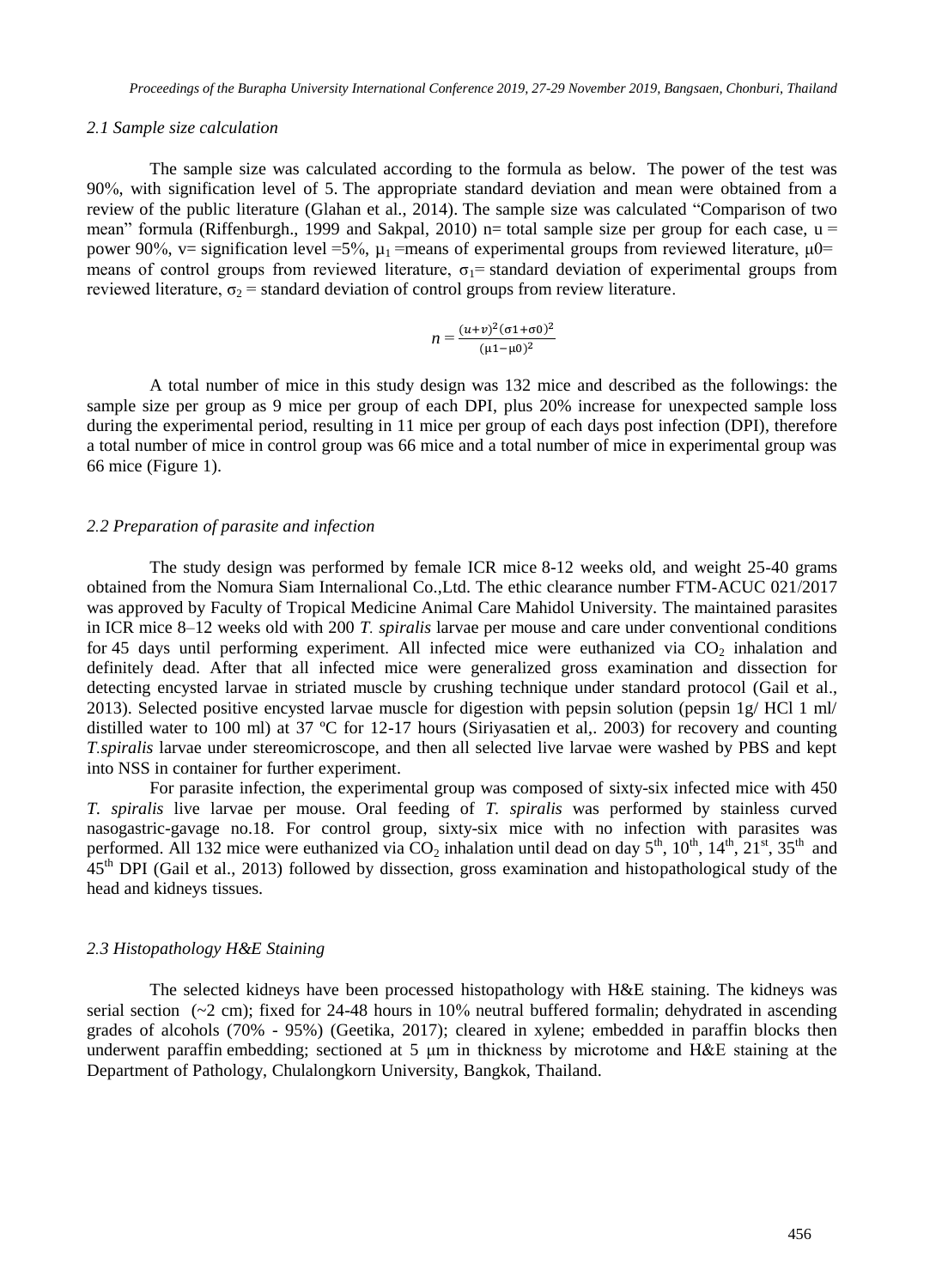### *2.4 The inflammatory reactions grading criteria of the renal blood vessel and interpretation.*

The modified criteria grading of inflammatory reactions of the renal blood vessels (Fenoy, 2012) (Table 1) the interpretation of inflammatory reactions grading was performed by microscopic examination in consecutive pattern with 400X objective (high power field) in all serial sectioned of kidneys tissues at least 70 fields. An area of inflammation lesion was evaluated under image frame work software version: 3.84.0.68 update on  $3<sup>rd</sup>$  March 2019 ( $\mu$ m<sup>2</sup>). The grading of inflammatory reaction is as follows; 0=normal, 1=mild, 2 =moderate and 3=severe.

| Grading      | Inflammatory cell infiltrate in blood vessel | Inflammatory cell infiltrate in Perivascular  |
|--------------|----------------------------------------------|-----------------------------------------------|
|              |                                              | area                                          |
| Normal $(0)$ | No inflammatory cell infiltrated in          | No inflammatory                               |
|              | vascular or perivascular                     |                                               |
| Mild $(1)$   | $<$ 4 cell diameter thickness                | occasional cuffing with inflammatory cells    |
|              |                                              |                                               |
| Moderate (2) | 4-10 cells diameter thickness                | surrounded by a thin layer (one to five cells |
|              |                                              | thick of inflammatory cells)                  |
| Severe $(3)$ | $>10$ cells diameter thickness               | Surrounded by a thick layer (more than five   |
|              |                                              | cells thick of inflammatory cells)            |

Table 1. Histological inflammatory reaction grading of the vessels.

#### *2.5 Statistical analysis*

Mann-Whitney U-Test was used to compare the inflammatory reactions grading between experimental group and control group. Ordinal logistic regression (date by date) was used to compare the grading inflammatory reactions between experimental groups required. The test different of inflammatory reactions among groups were considered as statistically significant when p-value < 0.05.

## **3. Result**

.

The result of inflammatory reaction in the blood vessels of renal interstitium were evaluated by histology (H&E staining) under light microscopic examination. The experimental groups showed acute mild to severe perivasculitis in the renal interstitium and a total number of mice in infected mice on day  $21<sup>st</sup>$ ,  $35<sup>th</sup>$  and  $45<sup>th</sup>$  DPI (36.36%, 18.18% and 27.72%) with statistical analysis in the perivascular grading of the experimental group compared control group with was Mann-Whitney U-Test was showed significance  $(P<0.05)$  on day 21<sup>st</sup> DPI (Table 3.) and characterized by vessel cuffing with inflammatory cells or surrounded by a thick layer of inflammatory cell, on day  $5<sup>th</sup>$ ,  $10<sup>th</sup>$ ,  $14<sup>th</sup>$  DPI of experimental groups and control groups were showed normally architecture and no inflammatory. Meanwhile, on day  $21^{st}$ ,  $35^{th}$  and 45<sup>th</sup> DPI showed an area of perivasculitis  $2.51 \times 10^4$ -7.25 $\times 10^4$  µm<sup>2</sup> (0.050-0.974%) (Table 7-9.).

On day  $35<sup>th</sup>$  DPI showed mild acute vasculitis 9.09% (Table 2.) characterized by lymphoplasmacytic cells infiltration in wall of the vessel but no statically significance  $(P>0.05)$  and an area of vasculitis  $5.67 \times 104 \mu m^2$  (0.089%) (Table 8.), on day  $5<sup>th</sup>$ ,  $10<sup>th</sup>$ ,  $14<sup>th</sup>$ ,  $21<sup>st</sup>$  and  $45<sup>th</sup>$  DPI of experimental groups and control groups were showed normally architecture and no inflammatory characterized by infiltrated in wall blood vessel.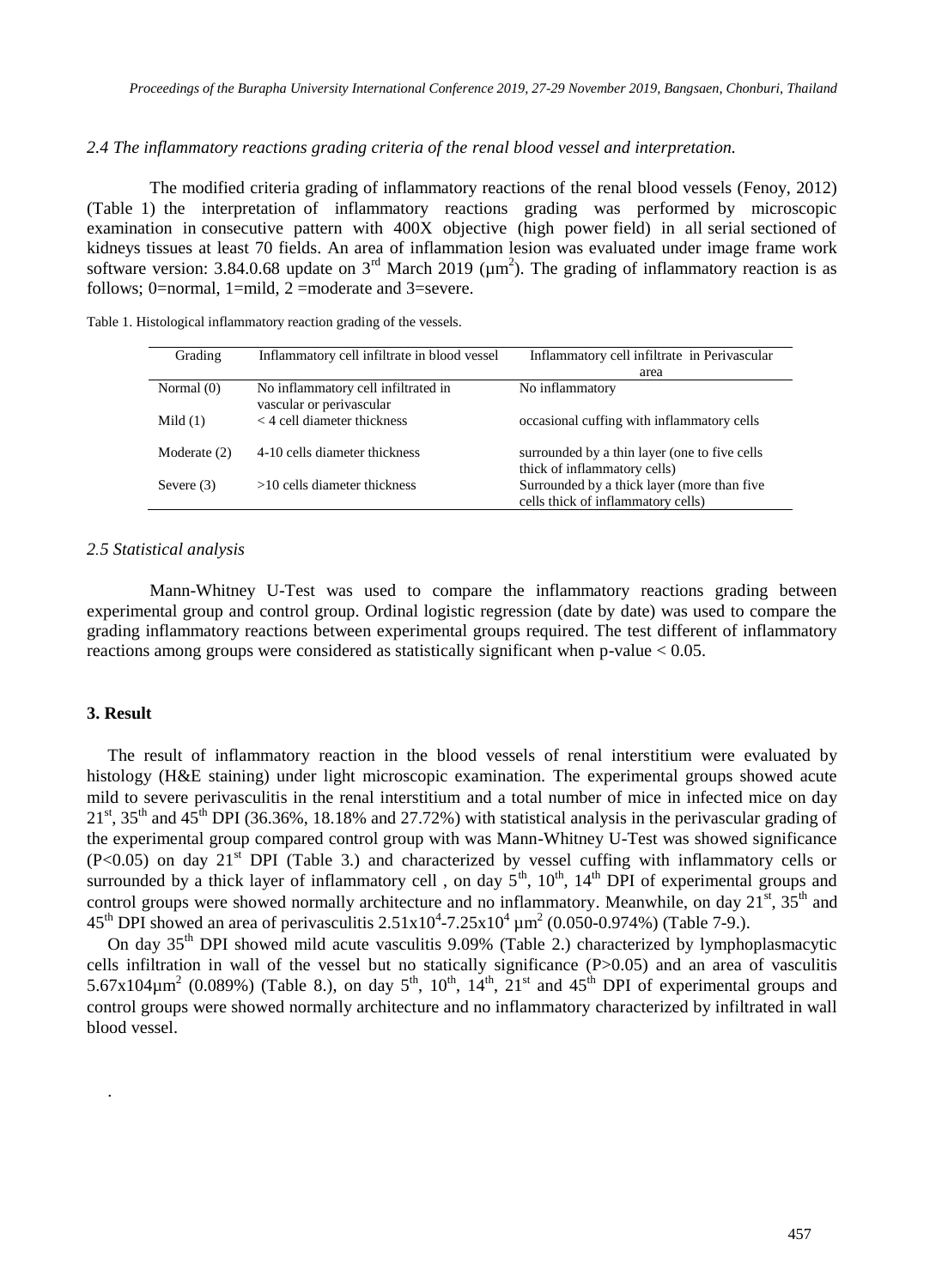Table 2. The inflammatory reaction grading of the vessels in the renal interstitium of mice in the control group and the experimental group during study periods on day  $5^{th}$ ,  $10^{th}$ ,  $14^{th}$ ,  $21^{st}$ ,  $35^{th}$  and  $45^{th}$  DPI

| Inflammatory reaction | Day post  | Group      |    |               |             |                 |               |           |  |
|-----------------------|-----------|------------|----|---------------|-------------|-----------------|---------------|-----------|--|
|                       | infection |            | N  | Normal<br>(0) | Mild<br>(1) | Moderate<br>(2) | Severe<br>(3) | (P-value) |  |
|                       | 5         | Experiment | 11 | 11            | $\Omega$    | $\Omega$        | $\theta$      |           |  |
|                       |           | Control    | 11 | 11            | $\Omega$    |                 |               | 1.000     |  |
|                       | 10        | Experiment | 11 | 11            | $\Omega$    |                 |               | 1.000     |  |
|                       |           | Control    | 11 | 11            | $\Omega$    |                 |               |           |  |
|                       | 14        | Experiment | 11 | 11            | $\theta$    | 0               | $\Omega$      | 1.000     |  |
| Vasculitis            |           | Control    | 11 | 11            | $\theta$    |                 |               |           |  |
|                       | 21        | Experiment | 11 | 11            | $\theta$    |                 | υ             | 1.000     |  |
|                       |           | Control    | 11 | 11            |             |                 |               |           |  |
|                       | 35        | Experiment | 11 | 10            | 1(9.09)     | 0               | $\Omega$      | 0.998     |  |
|                       |           | Control    | 11 | 11            | $\Omega$    | 0               |               |           |  |
|                       | 45        | Experiment | 11 | 11            | $\Omega$    |                 | $\Omega$      | 1.000     |  |
|                       |           | Control    | 11 | 11            | 0           |                 |               |           |  |

Note: Asterisks (\*) denote; the significant P-value  $< 0.05$ ; the data show the number of mice (%) and inflammation reactions grading; N= number of mice per group; DPI= Day Post Infection.

Table 3. The inflammatory reaction grading of the vessels in the renal interstitium of mice in the control group and the experimental group during study periods on day  $5<sup>th</sup>$ ,  $10<sup>th</sup>$ ,  $14<sup>th</sup>$ ,  $21<sup>st</sup>$ ,  $35<sup>th</sup>$  and  $45<sup>th</sup>$  DPI.

| Inflammatory reaction | Day post<br>infection | Group      |    | (P-value)     |             |                 |               |          |
|-----------------------|-----------------------|------------|----|---------------|-------------|-----------------|---------------|----------|
|                       |                       |            | N  | Normal<br>(0) | Mild<br>(1) | Moderate<br>(2) | Severe<br>(3) |          |
|                       |                       | Experiment | 11 | 11            | $\theta$    | $\Omega$        | $\Omega$      | 1.000    |
|                       | 5                     | Control    | 11 | 11            | 0           | $\Omega$        |               |          |
|                       |                       | Experiment | 11 | 11            |             | 0               | $\Omega$      | 1.000    |
|                       | 10                    | Control    | 11 | 11            |             | $\Omega$        |               |          |
|                       |                       | Experiment | 11 | 11            |             | $\Omega$        |               | 1.000    |
|                       | 14                    | Control    | 11 | 11            |             | $\Omega$        |               |          |
| Perivasculitis        |                       | Experiment | 11 | 7             | 2(18.18)    | 0               | 2(18.18)      | $0.032*$ |
|                       | 21                    | Control    | 11 | 11            |             | 0               | $\Omega$      |          |
|                       |                       | Experiment | 11 | 9             | 0           | 1(9.09)         | 1(9.09)       | 0.148    |
|                       | 35                    | Control    | 11 | 11            |             | $\Omega$        | u             |          |
|                       |                       | Experiment | 11 | 8             | 3(27.27)    | $\Omega$        | $\Omega$      | 0.069    |
|                       | 45                    | Control    | 11 | 11            |             | $\Omega$        | 0             |          |

Note: Asterisks (\*) denote; the significant P-value < 0.05; the data show the number of mice (%) and inflammation reactions grading; N= number of mice per group; DPI= Day Post Infection.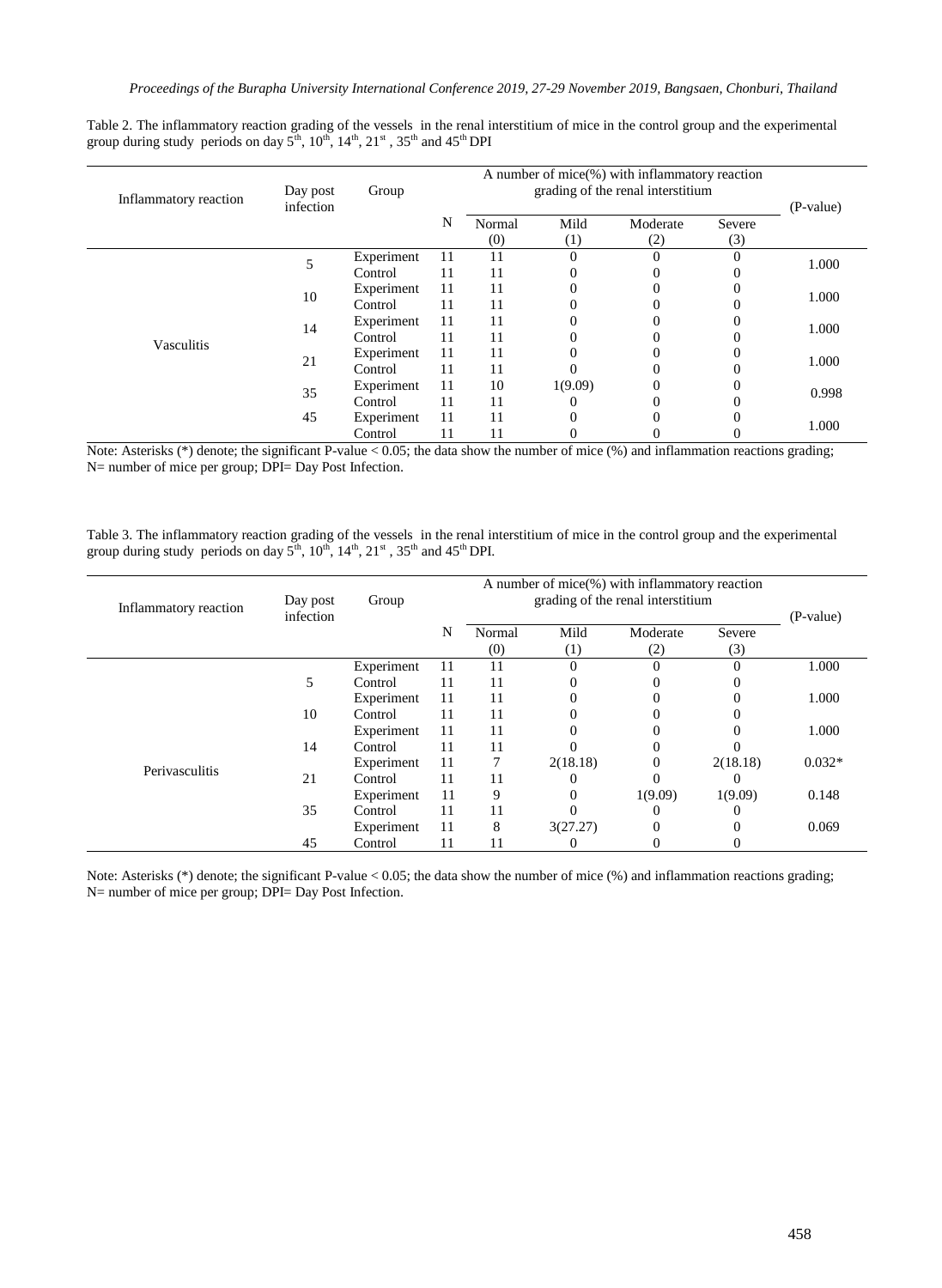

Figure 2. Photomicrographs of histopathology (400X) by H&E staining in the blood vessels in the renal interstitium of infected mice by *T.spiralis* on day 21<sup>st</sup>, 35<sup>th</sup>, 45<sup>th</sup> DPI; (A) experimental group showed severe perivasculitis (arrowhead) on day 21<sup>st</sup> DPI; (B) Moderate perivasculitis (arrowhead) on day  $35<sup>th</sup>$  DPI, (C) mild perivasculitis (arrowhead) on day  $45<sup>th</sup>$ DPI, characterized by inflammatory cells infiltrated in perivascular area. (D) Showed vasculitis (arrowhead) characterized by infiltrated in wall blood vessel were observe on day 35<sup>th</sup> DPI.



Figure 3. The graph shows an inflammatory reaction grading<sup>\*</sup> of the renal blood vessels in infected mice by *T. spiralis* on day 5<sup>th</sup>,  $10^{th}$ ,  $14^{th}$ ,  $21^{st}$ ,  $35^{th}$  and  $45^{th}$  DPI. (A) There is a number  $45^{th}$  infected mice by *T. spiralis* showed acute mild vasculitis on day  $21^{st}$ DPI, (B) There is a number of 35<sup>th</sup> and 44<sup>th</sup> infected mice with *T. spiralis* showed acute severe inflammatory reaction in perivascular area and acute inflammatory reaction in perivascular area on day  $21^{st}$ , a number  $46^{th}$  showed acute severe inflammatory reaction in perivascular area and a number  $47<sup>th</sup>$  showed acute moderate inflammatory reaction in perivascular area on day  $35<sup>th</sup>$ , on day  $45<sup>th</sup>$ showed acute mild inflammatory reaction in perivascular area . Note\* inflammatory reaction grading: normal = 0 mild, moderate  $=2$ , severe  $= 3$ .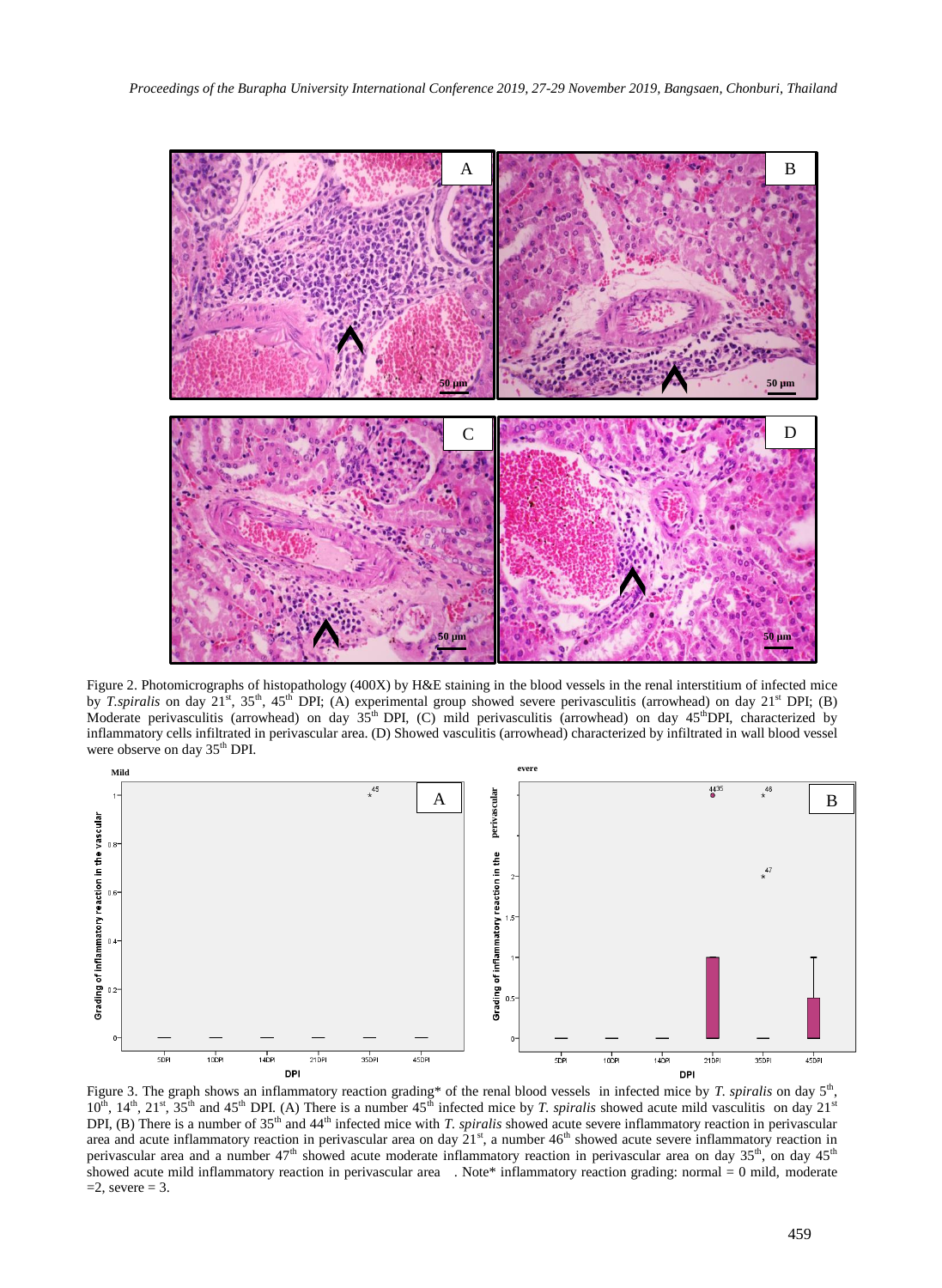| Number         | Group      | Total area of                 | Area of                  | Grading    | Area of        | Grading of     |
|----------------|------------|-------------------------------|--------------------------|------------|----------------|----------------|
| of mice        |            | renal( $\mu$ m <sup>2</sup> ) | vasculitis               | of         | perivasculitis | perivasculitis |
|                |            |                               | $\mu$ m <sup>2</sup> (%) | vasculitis | $\mu m^2$ (%)  |                |
| 1              | Control    | $9.44 \times 10^{7}$          |                          | 0          |                | 0              |
|                | Experiment | $7.71 \times 10^7$            |                          |            |                |                |
| $\overline{c}$ | Control    | $8.74 \times 10^{7}$          |                          |            |                |                |
|                | Experiment | $9.01 \times 10^{7}$          |                          |            |                |                |
| 3              | Control    | $9.00 \times 10^{7}$          |                          |            |                |                |
|                | Experiment | $11.66 \times 10^7$           |                          |            |                |                |
| 4              | Control    | $7.89 \times 10^{7}$          |                          |            |                |                |
|                | Experiment | $8.94 \times 10^{7}$          |                          |            |                |                |
| 5              | Control    | $8.90 \times 10^{7}$          |                          |            |                |                |
|                | Experiment | $7.74 \times 10^{7}$          |                          |            |                |                |
| 6              | Control    | $11.23 \text{ x}10^7$         |                          |            |                |                |
|                | Experiment | $9.04 \times 10^{7}$          |                          |            |                |                |
|                | Control    | $7.78 \times 10^{7}$          |                          |            |                |                |
|                | Experiment | $8.48 \times 10^{7}$          |                          |            |                |                |
| 8              | Control    | $9.83 \times 10^{7}$          |                          |            |                |                |
|                | Experiment | $11.23 \times 10^7$           |                          |            |                |                |
| 9              | Control    | $9.84 \times 10^{7}$          |                          |            |                |                |
|                | Experiment | $8.85 \times 10^{7}$          |                          |            |                |                |
| 10             | Control    | $9.02 \times 10^{7}$          |                          |            |                |                |
|                | Experiment | $11.53 \times 10^7$           |                          |            |                |                |
| 11             | Control    | $7.04 \times 10^7$            |                          |            |                |                |
|                | Experiment | $9.00 \times 10^{7}$          |                          |            |                |                |

|  | Table 4. The total area of inflammatory reaction (%) in the renal interstitium of mice in the control group and the experimental |  |  |  |  |  |
|--|----------------------------------------------------------------------------------------------------------------------------------|--|--|--|--|--|
|  | group during study during periods on day 5 <sup>th</sup> DPI.                                                                    |  |  |  |  |  |

Table 5. The total area of inflammatory reaction (%) of blood vessels in the renal interstitium of mice in the control group and the experimental group during study during periods on day 10<sup>th</sup> DPI.

| Number<br>of mice | Group      | Total area of<br>renal( $\mu$ m <sup>2</sup> ) | Area of<br>vasculitis<br>$\mu m^2$ (%) | Grading<br>of<br>vasculitis | Area of<br>perivasculitis<br>$\mu m^2$ (%) | Grading of<br>perivasculitis |
|-------------------|------------|------------------------------------------------|----------------------------------------|-----------------------------|--------------------------------------------|------------------------------|
| 1                 | Control    | $8.99 \times 10^{7}$                           |                                        | $\Omega$                    |                                            |                              |
|                   | Experiment | $11.45 \text{ x}10^7$                          | 0                                      |                             |                                            |                              |
| $\overline{2}$    | Control    | $8.70 \times 10^{7}$                           | 0                                      |                             |                                            |                              |
|                   | Experiment | $9.94 \times 10^{7}$                           | 0                                      |                             |                                            |                              |
| 3                 | Control    | $11.20 \times 10^7$                            | 0                                      |                             |                                            |                              |
|                   | Experiment | $8.94 \times 10'$                              | 0                                      | 0                           |                                            |                              |
| $\overline{4}$    | Control    | $8.98 \times 10^{7}$                           | 0                                      | 0                           |                                            |                              |
|                   | Experiment | $10.04 \times 10^{7}$                          | Ω                                      |                             |                                            |                              |
| 5                 | Control    | $10.05 \times 10^7$                            | 0                                      |                             |                                            |                              |
|                   | Experiment | $8.93 \times 10^{7}$                           |                                        |                             |                                            |                              |
| 6                 | Control    | $8.90 \times 10^{7}$                           | 0                                      |                             |                                            |                              |
|                   | Experiment | $7.87 \times 10^7$                             | 0                                      |                             |                                            |                              |
| 7                 | Control    | $10.04 \times 10^{7}$                          | 0                                      | 0                           |                                            |                              |
|                   | Experiment | $7.16 \times 10^7$                             | 0                                      |                             |                                            |                              |
| 8                 | Control    | $9.02 \times 10^{7}$                           | Ω                                      |                             |                                            |                              |
|                   | Experiment | $9.50 \times 10^{7}$                           | 0                                      |                             |                                            |                              |
| 9                 | Control    | $11.13 \text{ x}10^7$                          |                                        |                             |                                            |                              |
|                   | Experiment | $8.93 \times 10^{7}$                           |                                        |                             |                                            |                              |
| 10                | Control    | $8.89 \times 10^{7}$                           |                                        |                             |                                            |                              |
|                   | Experiment | $11.34 \text{ x}10^7$                          | 0                                      |                             |                                            |                              |
| 11                | Control    | $8.97 \times 10^{7}$                           | 0                                      | 0                           |                                            |                              |
|                   | Experiment | $9.01 \times 10^{7}$                           | 0                                      | 0                           |                                            |                              |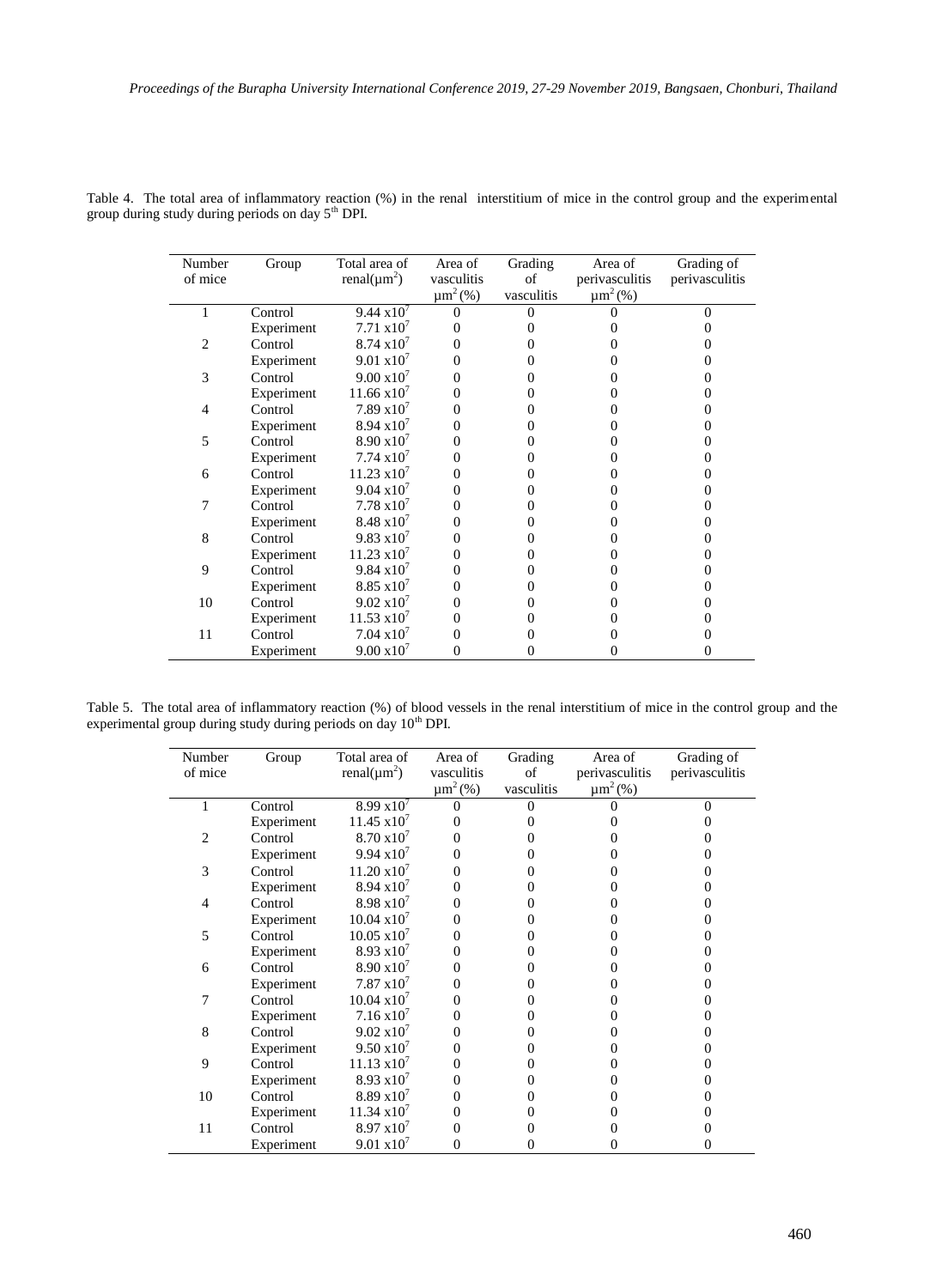| Number         | Group      | Total area of                 | Area of       | Grading      | Area of        | Grading of     |
|----------------|------------|-------------------------------|---------------|--------------|----------------|----------------|
| of mice        |            | renal( $\mu$ m <sup>2</sup> ) | vasculitis    | of           | perivasculitis | perivasculitis |
|                |            |                               | $\mu m^2$ (%) | vasculitis   | $\mu m^2$ (%)  |                |
| 1              | Control    | $8.08x10^{7}$                 | 0(0)          | $\theta$     | 0(0)           | $\Omega$       |
|                | Experiment | $6.70 \times 10^{7}$          | 0(0)          | $\Omega$     | 0(0)           | 0              |
| $\overline{2}$ | Control    | $9.06 \times 10^{7}$          | 0(0)          | $\Omega$     | 0(0)           | $^{(1)}$       |
|                | Experiment | $10.03 \times 10^{7}$         | 0(0)          | $\Omega$     | 0(0)           | 0              |
| 3              | Control    | $11.00 \times 10^{7}$         | 0(0)          | $\Omega$     | 0(0)           | $^{(1)}$       |
|                | Experiment | $7.89 \times 10^{7}$          | 0(0)          | $\Omega$     | 0(0)           | $\Omega$       |
| 4              | Control    | $9.04 \times 10^{7}$          | 0(0)          | $\Omega$     | 0(0)           | $^{(1)}$       |
|                | Experiment | $8.89 \times 10^{7}$          | 0(0)          | $\mathbf{0}$ | 0(0)           | $\Omega$       |
| 5              | Control    | $7.70 \times 10^{7}$          | 0(0)          | $\mathbf{0}$ | 0(0)           | $\Omega$       |
|                | Experiment | $9.04 \times 10^{7}$          | 0(0)          | $\mathbf{0}$ | 0(0)           | $\Omega$       |
| 6              | Control    | $9.80 \times 10^{7}$          | 0(0)          | $\mathbf{0}$ | 0(0)           | $^{(1)}$       |
|                | Experiment | $10.03 \times 10^{7}$         | 0(0)          | $\mathbf{0}$ | 0(0)           | $\Omega$       |
| 7              | Control    | $9.79 \times 10^{7}$          | 0(0)          | $\mathbf{0}$ | 0(0)           | 0              |
|                | Experiment | $11.64 \text{ x}10^{7}$       | 0(0)          | $\mathbf{0}$ | 0(0)           | $\Omega$       |
| 8              | Control    | $8.90 \times 10^{7}$          | 0(0)          | $\mathbf{0}$ | 0(0)           | 0              |
|                | Experiment | $9.96 \times 10^{7}$          | 0(0)          | $\mathbf{0}$ | 0(0)           | $\Omega$       |
| 9              | Control    | $9.89 \times 10^{7}$          | 0(0)          | $\mathbf{0}$ | 0(0)           | 0              |
|                | Experiment | $8.94 \times 10^{7}$          | 0(0)          | $\mathbf{0}$ | 0(0)           | $\Omega$       |
| 10             | Control    | $8.90 \times 10^{7}$          | 0(0)          | $\mathbf{0}$ | 0(0)           | $^{(1)}$       |
|                | Experiment | $7.20 \times 10^{7}$          | 0(0)          | $\mathbf{0}$ | 0(0)           | $^{(1)}$       |
| 11             | Control    | $7.08 \times 10^{7}$          | 0(0)          | $\mathbf{0}$ | 0(0)           | $^{(1)}$       |
|                | Experiment | $6.99 \times 10^{7}$          | 0(0)          | $\mathbf{0}$ | 0(0)           | $\Omega$       |

Table 6. The total area of inflammatory reaction (%) in the renal interstitium of mice in the control group and the experimental group during study during periods on day 14<sup>th</sup> DPI.

Table 7. The total area of inflammatory reaction (%) in the renal interstitium of mice in the control group and the experimental group during study during periods on day  $21<sup>st</sup>$  DPI.

| Number         | Group      | Total area of                 | Area of       | Grading          | Area of                      | Grading of     |
|----------------|------------|-------------------------------|---------------|------------------|------------------------------|----------------|
| of mice        |            | renal( $\mu$ m <sup>2</sup> ) | vasculitis    | of               | perivasculitis               | perivasculitis |
|                |            |                               | $\mu m^2$ (%) | vasculitis       | $\mu m^2$ (%)                |                |
| $\mathbf{1}$   | Control    | $10.04 \times 10^{7}$         | 0(0)          | $\overline{0}$   | 0(0)                         | $\Omega$       |
|                | Experiment | $8.90x10^7$                   | 0(0)          | $\overline{0}$   | 0(0)                         | $\theta$       |
| $\overline{2}$ | Control    | $9.00 \times 10^{7}$          | 0(0)          | $\mathbf{0}$     | 0(0)                         | $\Omega$       |
|                | Experiment | $8.34 \times 10^{7}$          | 0(0)          | $\overline{0}$   | 8.01x10 <sup>4</sup> (0.134) | 3              |
| 3              | Control    | $9.00 \times 10^{7}$          | 0(0)          | $\mathbf{0}$     | 0(0)                         | $\overline{0}$ |
|                | Experiment | $11.05 \times 10^7$           | 0(0)          | $\boldsymbol{0}$ | 0(0)                         | $\Omega$       |
| 4              | Control    | $10.04 \times 10^{7}$         | 0(0)          | $\boldsymbol{0}$ | 0(0)                         | $\Omega$       |
|                | Experiment | $9.98 \times 10^{7}$          | 0(0)          | $\boldsymbol{0}$ | 0(0)                         | $\Omega$       |
| 5              | Control    | $8.50 \times 10^7$            | 0(0)          | $\boldsymbol{0}$ | 0(0)                         | $\Omega$       |
|                | Experiment | $8.96 \times 10^{7}$          | 0(0)          | $\boldsymbol{0}$ | 0(0)                         | $\overline{0}$ |
| 6              | Control    | $9.67 \times 10^{7}$          | 0(0)          | $\overline{0}$   | 0(0)                         | $\mathbf{0}$   |
|                | Experiment | $8.77 \times 10^{7}$          | 0(0)          | $\boldsymbol{0}$ | $27.15x10^4(0.310)$          | 1              |
| 7              | Control    | $11.70 \times 10^{7}$         | 0(0)          | $\mathbf{0}$     | 0(0)                         | $\Omega$       |
|                | Experiment | $8.98 \times 10^{7}$          | 0(0)          | $\boldsymbol{0}$ | 0(0)                         | $\overline{0}$ |
| 8              | Control    | $7.80 \times 10^7$            | 0(0)          | $\mathbf{0}$     | 0(0)                         | $\Omega$       |
|                | Experiment | $9.04 \times 10^{7}$          | 0(0)          | $\boldsymbol{0}$ | 0(0)                         | $\Omega$       |
| 9              | Control    | $9.00 \times 10^{7}$          | 0(0)          | $\overline{0}$   | 0(0)                         | $\Omega$       |
|                | Experiment | $7.85 \times 10^7$            | 0(0)          | $\overline{0}$   | 0(0)                         | $\Omega$       |
| 10             | Control    | $7.72 \times 10^7$            | 0(0)          | $\overline{0}$   | 0(0)                         | $\Omega$       |
|                | Experiment | $9.94 \times 10^{7}$          | 0(0)          | $\overline{0}$   | $36.37 \times 10^4 (0.365)$  | 1              |
| 11             | Control    | $8.51 \times 10^7$            | 0(0)          | $\overline{0}$   | 0(0)                         | $\Omega$       |
|                | Experiment | $9.40 \times 10^{7}$          | 0(0)          | $\overline{0}$   | $4.65x10^4(0.050)$           | 3              |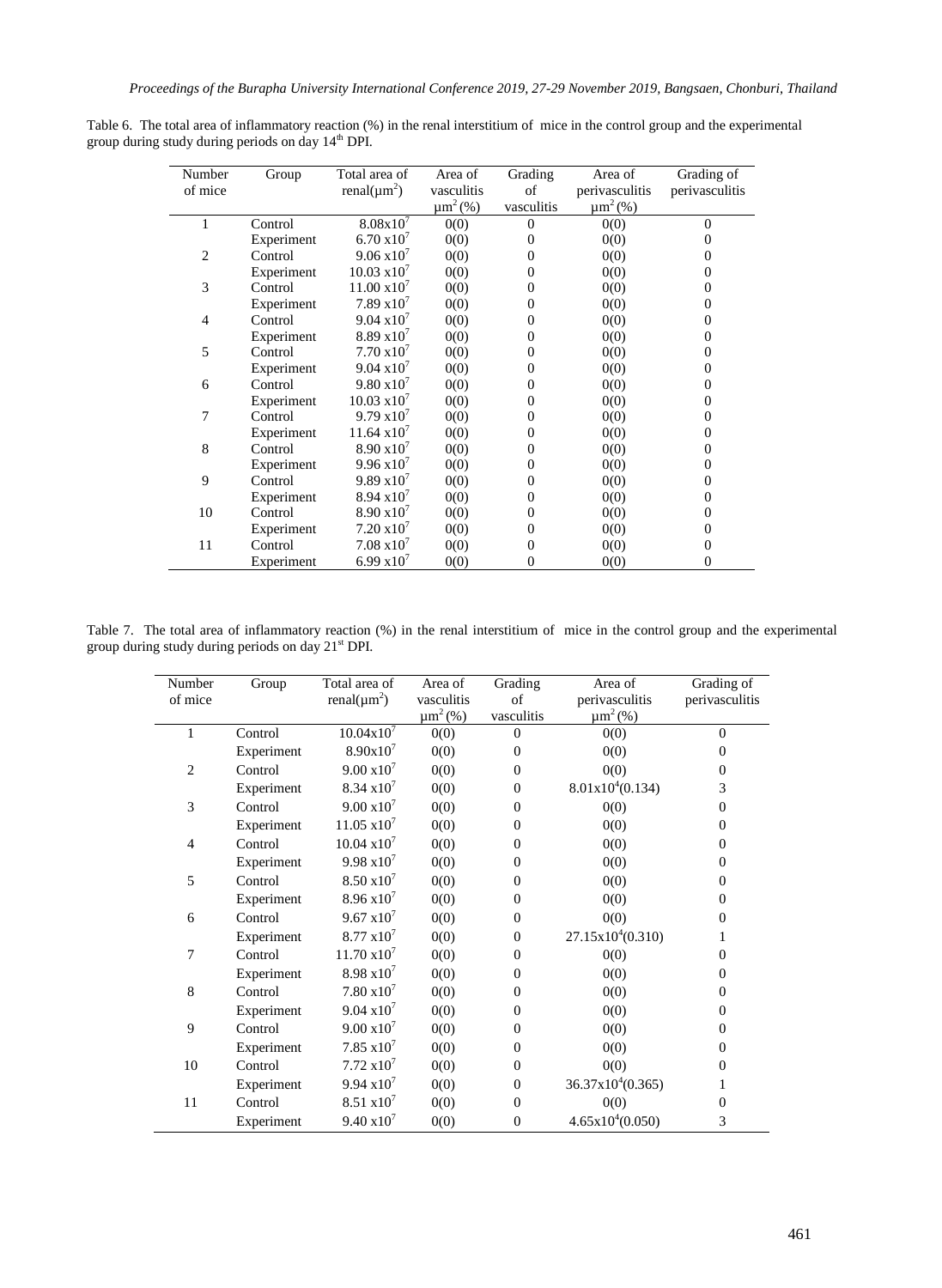|  |                                                                |  |  |  |  | Table 8. The total area of inflammatory reaction (%) in the renal interstitium of mice in the control group and the experimental |
|--|----------------------------------------------------------------|--|--|--|--|----------------------------------------------------------------------------------------------------------------------------------|
|  | group during study during periods on day 35 <sup>th</sup> DPI. |  |  |  |  |                                                                                                                                  |

| Number         | Group      | Total area of                 | Area of           | Grading    | Area of             | Grading of     |
|----------------|------------|-------------------------------|-------------------|------------|---------------------|----------------|
| of mice        |            | renal( $\mu$ m <sup>2</sup> ) | vasculitis        | of         | perivasculitis      | perivasculitis |
|                |            |                               | $\mu m^2$ (%)     | vasculitis | $\mu m^2$ (%)       |                |
|                | Control    | $10.03x10^{7}$                | 0(0)              | $\Omega$   | 0(0)                | $\theta$       |
|                | Experiment | 8.94x10'                      | 0(0)              | $\theta$   | 0(0)                | 0              |
| $\overline{c}$ | Control    | $9.80x10^{7}$                 | 0(0)              | 0          | 0(0)                | 0              |
|                | Experiment | $10.72 \times 10'$            | 0(0)              | 0          | $72.59x10^4(0.974)$ | 3              |
| 3              | Control    | $9.05x10^{7}$                 | 0(0)              | 0          | 0(0)                | 0              |
|                | Experiment | $11.54 \times 10^{7}$         | 0(0)              | 0          | $7.04x10^4(0.622)$  | 2              |
| 4              | Control    | $8.00x10^{7}$                 | 0(0)              | 0          | 0(0)                | $\overline{0}$ |
|                | Experiment | 7.75x10'                      | 0(0)              | 0          | 0(0)                | 0              |
| 5              | Control    | $7.80x10^7$                   | 0(0)              | 0          | 0(0)                | 0              |
|                | Experiment | $6.40x10^{7}$                 | $5.6x10^4(0.089)$ |            | 0(0)                | 0              |
| 6              | Control    | $10.20x10^{7}$                | 0(0)              | 0          | 0(0)                | 0              |
|                | Experiment | $8.73 \times 10^{7}$          | 0(0)              | 0          | 0(0)                | 0              |
| 7              | Control    | $9.85x10^{7}$                 | 0(0)              | 0          | 0(0)                | 0              |
|                | Experiment | $9.51x10^{7}$                 | 0(0)              | 0          | 0(0)                | 0              |
| 8              | Control    | $9.90x10^{7}$                 | 0(0)              | 0          | 0(0)                | 0              |
|                | Experiment | $11.04x10^{7}$                | 0(0)              | 0          | 0(0)                | 0              |
| 9              | Control    | 7.96x10'                      | 0(0)              | 0          | 0(0)                | 0              |
|                | Experiment | $8.79x10^{7}$                 | 0(0)              | 0          | 0(0)                | 0              |
| 10             | Control    | $9.80x10^{7}$                 | 0(0)              | 0          | 0(0)                | 0              |
|                | Experiment | 10.45x10'                     | 0(0)              | 0          | 0(0)                | 0              |
| 11             | Control    | 9.12x10'                      | 0(0)              | 0          | 0(0)                | 0              |
|                | Experiment | 9.12x10'                      | 0(0)              | 0          | 0(0)                | 0              |

Table 9. The total area of inflammatory reaction (%) in the renal interstitium of mice in the control group and the experimental group during study during periods on day 45<sup>th</sup> DPI.

| Number  | Group      | Total area of                 | Area of       | Grading    | Area of                      | Grading of     |
|---------|------------|-------------------------------|---------------|------------|------------------------------|----------------|
| of mice |            | renal( $\mu$ m <sup>2</sup> ) | vasculitis    | of         | perivasculitis               | perivasculitis |
|         |            |                               | $\mu m^2$ (%) | vasculitis | $\mu m^2$ (%)                |                |
| 1       | Control    | $8.96x10^{7}$                 | 0(0)          | $\Omega$   | 0(0)                         | $\theta$       |
|         | Experiment | $9.61x10^{7}$                 | 0(0)          | 0          | 0(0)                         | 0              |
| 2       | Control    | $8.90x10^{7}$                 | 0(0)          |            | 0(0)                         | 0              |
|         | Experiment | $11.25 \times 10^7$           | 0(0)          |            | 0(0)                         | 0              |
| 3       | Control    | $9.05x10^{7}$                 | 0(0)          |            | 0(0)                         | 0              |
|         | Experiment | $7.88x10^{7}$                 | 0(0)          | 0          | 0(0)                         | 0              |
| 4       | Control    | $11.20 \times 10^{7}$         | 0(0)          | 0          | 0(0)                         | 0              |
|         | Experiment | $8.95x10^{7}$                 | 0(0)          | 0          | 0(0)                         | 0              |
| 5       | Control    | 9.00x10'                      | 0(0)          | 0          | 0(0)                         | 0              |
|         | Experiment | $8.78x10^{7}$                 | 0(0)          | 0          | $2.51x10^4(0.029)$           |                |
| 6       | Control    | 8.90x10'                      | 0(0)          | 0          | 0(0)                         | 0              |
|         | Experiment | 7.17x10 <sup>7</sup>          | 0(0)          | $\Omega$   | $24.20x10^4(0.337)$          |                |
| 7       | Control    | 8.70x10'                      | 0(0)          | 0          | 0(0)                         | 0              |
|         | Experiment | $9.07x10^{7}$                 | 0(0)          | 0          | 0(0)                         | 0              |
| 8       | Control    | $8.99x10^{7}$                 | 0(0)          | 0          | 0(0)                         | 0              |
|         | Experiment | $7.88 \times 10^7$            | 0(0)          | 0          | 0(0)                         | 0              |
| 9       | Control    | $9.93 \times 10^{7}$          | 0(0)          |            | 0(0)                         | 0              |
|         | Experiment | $10.05x10^{7}$                | 0(0)          |            | 0(0)                         | 0              |
| 10      | Control    | $9.57 \times 10^{7}$          | 0(0)          | 0          | 0(0)                         | 0              |
|         | Experiment | $11.68 \times 10^7$           | 0(0)          | 0          | 0(0)                         | 0              |
| 11      | Control    | $8.90x10^{7}$                 | 0(0)          | $\Omega$   | 0(0)                         | 0              |
|         | Experiment | 11.31x10'                     | 0(0)          | 0          | $34.58 \times 10^{4}(0.305)$ |                |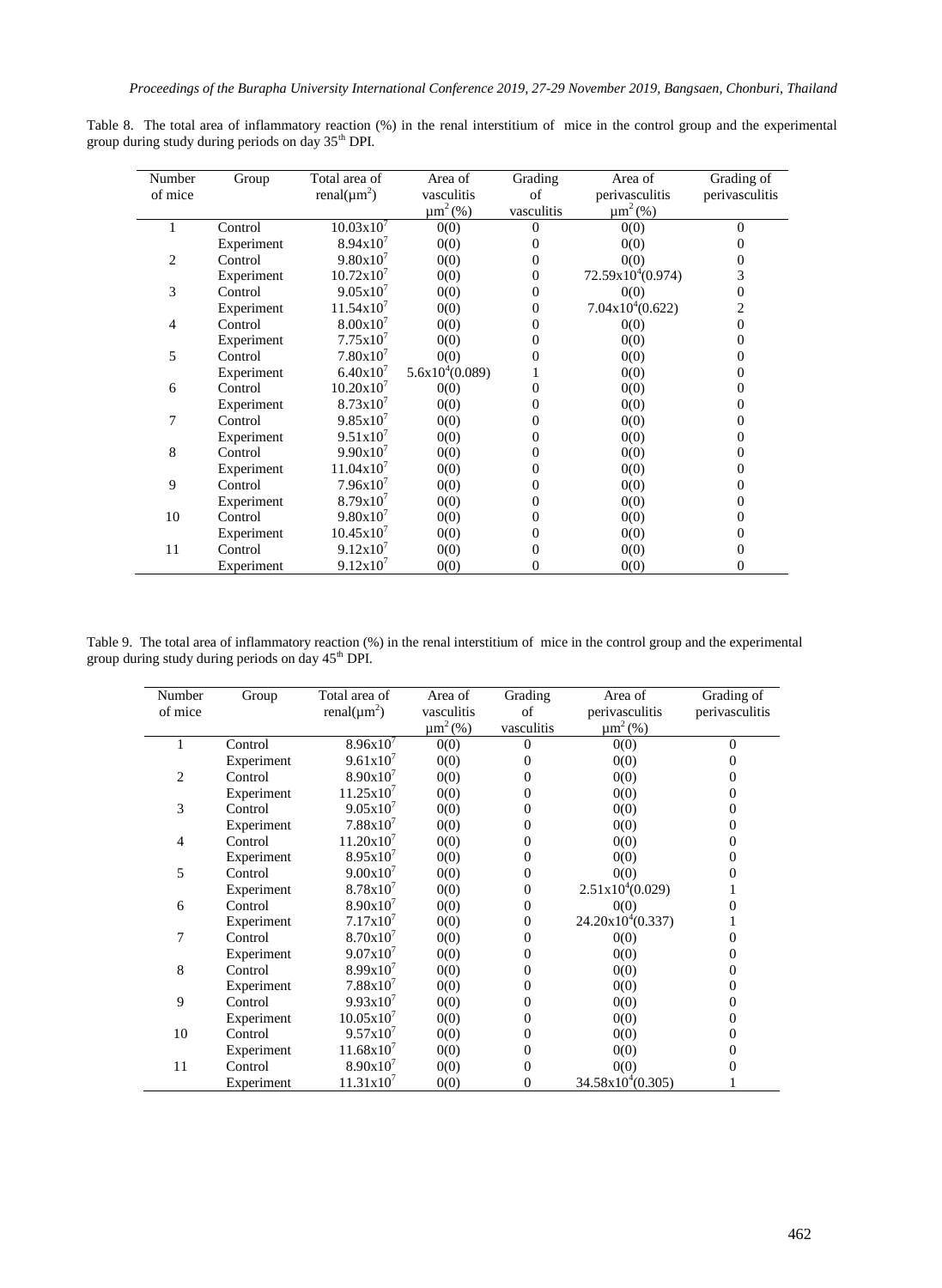## **4. Discussion**

The present study shows post infected with *T. spiralis* in mice model on study period  $5<sup>th</sup>$ ,  $10<sup>th</sup>$ ,  $14<sup>th</sup>$ ,  $21<sup>st</sup>$ ,  $35<sup>th</sup>$  and  $45<sup>th</sup>$  DPI could induce inflammatory reaction of the blood vessels in the renal interstitium represent as acute vasculitis and perivasculitis that occurring on  $21<sup>st</sup>$ ,  $35<sup>th</sup>$  and  $45<sup>th</sup>$  DPI. This phenomenon could explain based on theoretically of *T. spiralis* life cycle and previously reviewed literatures concerned to trichinellosis and renal involvement. This period occurring within the parenteral phase during *T. spiralis* life cycle that the parasites spread and invade into various internal organs and tissue via lymphovascular tract and induce immune response between host and parasite interaction and in consequence of myocarditis, pneumonia, encephalitis, glomerulonephritis and renal failure. According to the present study was identified an inflammatory reaction in the blood vessels in the renal interstitium represent as vasculitis and perivasculitis  $21<sup>st</sup>$ ,  $35<sup>th</sup>$  and  $45<sup>th</sup>$  DPI. That conform to previously reviewed published of Neghina et al., 2011 as Reviews on Trichinellosis(I); Renal involvement dedicated that fatality rate was 26.1%, proteinuria was detected in 84.8% of cases, hematuria in 30.4%, and casts were observed in urine specimens from 23.9% of patients. Renal failure was evidenced in 8.7% of patients, whereas renal lesions were found by biopsy or necropsy in 43.5% of cases, vascular modifications on disseminative phase by increased cellularity in the vascular tuft. Also, the presence of oedema was evident at the interstitial tissue, being moderate on day  $5<sup>th</sup>$  DPI, stronger from day  $8<sup>th</sup>$  to day  $30<sup>th</sup>$  DPI. After day  $45<sup>th</sup>$  DPI, the oedema was replaced by a lymphoplasmocellular infiltration, showing an interstitial nephritis, which increased until the end of the experiment (Reina, 2000). Because lesions developed late in the course of infection and no larvae were detected, the possibility of an immune reaction was considered. This hypothesis could also be supported by Welt, 1941. Therefore phenomenon in this present study with acute vasculitis and perivasculitis in the renal interstitium demonstrated that conform to published of Neghina et al., 2011 and Reina, 2000. In term of this study showed acute perivasculitis in the renal interstitium in the  $35<sup>th</sup>$  and  $45<sup>th</sup>$ DPI less than in the 21<sup>st</sup> DPI. This phenomenon could explain based on theoretically of *T. spiralis* life cycle as follow: firstly this period is occurring in the muscle phase (parenteral phase) (Anunnatsiri et al., 2004), these new born larvae migrate into cell leaving capillaries and induce immune response host and parasite interactions resulting inflammatory reaction represent as vasculitis and perivasculitis on days 35<sup>th</sup> and  $45<sup>th</sup>$  that could be explained and supported by Goutam and Saikat, 2014 with the mechanism of angiogenesis in nurse cell formation and maintenance vascular endothelial growth (VEGF) mRNA by in situ hybridization in the cytoplasm of the developing nurse cell beginning on day 7, up to eight months after initial infection of the muscle cell. The presence of VEGF peptide was observed shortly thereafter, beginning on day 9 using immunohistochemical methods, and was demonstrable within the nurse cell from that point on. Thus, the VEGF gene remains upregulated throughout the infection period, while the mRNA signal appears to be strongest at day 15. A constant, low level of production of VEGF peptide (also known as vascular permeability factor) after circulatory rete formation is complete implies a permanently heightened state of vascular permeability, and would present obvious advantages to the parasite for maintaining itself within the host for long periods of time. The vessels of the circulatory rete are now known to be derived from adjacent venules, not arterioles as was thought previously, and they have the diameter of sinusoids, thus facilitating the rapid flow of formed elements through them. The large diameter of the vessels, compared with capillaries, also favours rapid exchange of nutrients and wastes, but offers less than optimal conditions for the efficient exchange of gasses between the nurse cell and the red blood cells that circulate past it. These observations are consistent with data collected from a variety of experimental approaches indicating that larval and nurse cell energy metabolism are anaerobic. This metabolic strategy explains how the parasite remains infectious for another host (ie. scavengers) from days up to weeks after the death of the infected host (depending upon the ambient temperature) in its decaying muscle tissue the ultimate in anaerobic environment according to this phenomenon that support result of perivasculitis on 35<sup>th</sup> and 45<sup>th</sup> DPI yield less than on day 21<sup>st</sup> DPI. After invasion, they induce a remarkable series of cell physiological changes causing the fully differentiated muscle cell to transform into one that supports the growth and development of the larva. This process is termed "Nurse cell" formation and the structure conferred by the tyvelose moiety creates an antibody epitope, which occurs on multiple excretory-secretory proteins of *T. spiralis* muscle stage larvae. From an immunological perspective, antibodies against his epitope can protect against intestinal invasion by the parasite (Goutam and Saikat, 2014).